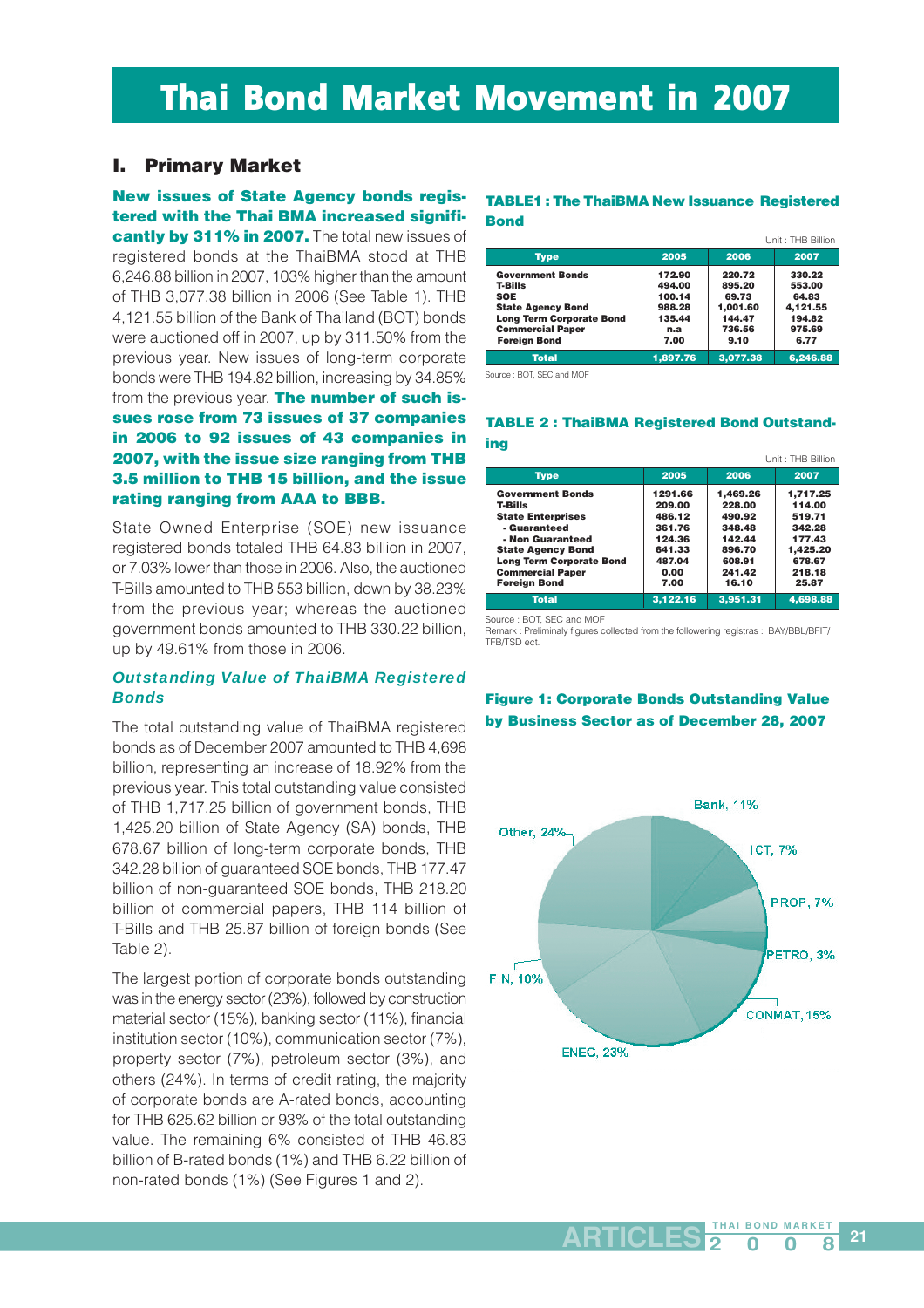



### **II. Bond Trading Activities in 2007**

In 2007, total outright trading value was THB 10,532.49 billion, 146.23% higher than in 2006 (See Table 3). Average daily outright trading value surged to THB 42.99 billion in 2007, compared to only THB 17.60 billion in 2006. Similar to the previous year, trading activities were concentrated in BOT bonds, accounting for THB 8,406.20 billion or 79.81% of the total outright trading value in 2007. This was followed by THB 1,112.26 billion of government bonds, THB 799.73 billion of T-Bills, and THB 71.80 billion of SOE bonds, representing a share of 10.56%, 7.59%, and 0.68% of the total outright trading value, respectively. With regards to SOE bonds, the total outright trading value of guaranteed SOE bonds and non-guaranteed SOE bonds were worth THB 45.76 billion and THB 26.04 billion, respectively.

#### **TABLE 3 : ThaiBMA Trading and Outstanding Value in 2005-2007** Unit : THB Million

| ULIIL . LEID IVIIIIULI                                                                                                 |                                                                                                         |                                                                                                              |                                                                                                            |                                                                                                               |                                                                                                             |                                                                                                                 |  |  |
|------------------------------------------------------------------------------------------------------------------------|---------------------------------------------------------------------------------------------------------|--------------------------------------------------------------------------------------------------------------|------------------------------------------------------------------------------------------------------------|---------------------------------------------------------------------------------------------------------------|-------------------------------------------------------------------------------------------------------------|-----------------------------------------------------------------------------------------------------------------|--|--|
| <b>Type of Securities</b>                                                                                              |                                                                                                         | 2005                                                                                                         |                                                                                                            | 2006<br>2007                                                                                                  |                                                                                                             |                                                                                                                 |  |  |
|                                                                                                                        | <b>Trading</b>                                                                                          | <b>Outstanding</b>                                                                                           | <b>Trading</b>                                                                                             | <b>Outstanding</b>                                                                                            | <b>Trading</b>                                                                                              | <b>Outstanding</b>                                                                                              |  |  |
| Government<br>State Enterprise<br>- Guaranteed<br>- Non Guaranteed<br>T- Bills<br>State Agency<br>Corporate<br>Foreian | 438.157.52<br>110.079.47<br>71.928.46<br>38.151.01<br>9.8.448.94<br>1.282.437.01<br>77.685.45<br>394.00 | 1.291.663.90<br>486.122.82<br>361.761.19<br>124.361.63<br>209.000.00<br>641.332.00<br>487.037.40<br>7.000.00 | 631.117.30<br>83.832.72<br>51.554.84<br>32.277.87<br>1.500.202.87<br>1.968.201.76<br>92.543.82<br>1.602.01 | 1.469.263.55<br>490.921.75<br>332.900.01<br>158.021.74<br>228,000.00<br>896.702.00<br>850.327.33<br>16.100.00 | 1.112.263.01<br>71,795.90<br>45.756.43<br>26.039.47<br>799.731.23<br>8,406,201.12<br>135.136.74<br>7.359.78 | 1.717.248.55<br>519.708.42<br>342.275.30<br>177.433.12<br>114.000.00<br>1,425,199.58<br>896.849.28<br>25.874.00 |  |  |
| <b>Total Value</b>                                                                                                     | 2.817.202.39                                                                                            | 3.122.156.12                                                                                                 | 4.277.500.48                                                                                               | 3.951.314.63                                                                                                  | 10.532.487.78                                                                                               | 4.698.879.83                                                                                                    |  |  |
| - Monthly Average<br>- Daily Average<br>- No. of trading days                                                          | 234.766.87<br>11.498.79<br>245                                                                          |                                                                                                              | 356.458.37<br>17.602.88<br>243                                                                             |                                                                                                               | 877.707.32<br>42.989.75<br>245                                                                              |                                                                                                                 |  |  |
| No. of transactions                                                                                                    | 40.870.00                                                                                               |                                                                                                              | 52.117.00                                                                                                  |                                                                                                               | 83.794.00                                                                                                   |                                                                                                                 |  |  |
| - Monthly Average<br>- Daily Average                                                                                   | 3.406<br>167                                                                                            |                                                                                                              | 4.343<br>214                                                                                               |                                                                                                               | 6.983<br>342.02                                                                                             |                                                                                                                 |  |  |
| <b>Dealer Participation</b>                                                                                            | 41                                                                                                      |                                                                                                              | 40                                                                                                         |                                                                                                               | 36                                                                                                          |                                                                                                                 |  |  |

Total outright trading value of corporate bonds (including long-term corporate bonds and commercial papers) in 2007 totaled THB 135.14 billion or 1.28% of the total outright trading value. The total outright trading value of corporate bonds consisted of bonds in the energy sector (27%), financial institution sector (18%), communication sector (13%), banking sector (7%), construction material sector (6%), property sector (5%), transportation and logistics sector (4%), and others (21%).

### *Market Participants*

In 2007, 61% of the total outright trading value, or THB 6,384.65 billion, came from transactions between dealers and their clients, whereas 39% or THB 4,147.85 billion was from the transactions among dealers themselves. Major investors trading bonds with dealers were mutual funds (53%), domestic companies (DCO) (22%), non-dealer financial institutions (NDL) (5%), foreign companies (FCO) (2%), insurance companies (2%), individuals (1%) and others (15%).

The top ten active member dealers in 2007 comprised seven domestic banks, namely, Siam Commercial Bank Public Company Limited (18.69% market share), Kasikornbank Public Company Limited (16.06%), Bank Thai Public Company Limited (10.01%), Bangkok Bank Public Company Limited (9.16%), TMB Bank Public Company Limited (7.64%), United Overseas Bank (Thai) Public Company Limited (6.26%), Bank of Ayudhya Public Company Limited (4.54%); and three foreign banks: Deutsche Bank AG (5.94%), the Hongkong and Shanghai Banking Corporation Limited (4.74%), and Citibank, N.A. (4.5%) (See Table 4).

### **Table 4: Top ten active member dealer 2007**

|                |                                             |                    |                 |                      |       | Unit: THB Billion |
|----------------|---------------------------------------------|--------------------|-----------------|----------------------|-------|-------------------|
|                |                                             | %<br><b>Market</b> |                 | <b>Trading Value</b> |       |                   |
| Rank           | <b>Dealers</b>                              | <b>Share</b>       | <b>Outright</b> | <b>Financing</b>     | Other | <b>Total</b>      |
|                | Siam Commercial Bank Plc.                   | 18.69%             | 274183          | 851.82               | 18.09 | 3611.73           |
| 2              | Kasikom Bank Plc.                           | 16.06%             | 2355 81         | 980.29               | 12 11 | 3348.22           |
| 3              | Bank Thai Plc.                              | 10.01%             | 1468.33         | 112.93               | 0.00  | 1581.26           |
| $\overline{A}$ | Bangkok Bank Plc.                           | 9.16%              | 1344.32         | 1139.56              | 0.00  | 2483.88           |
| 5              | Thai Military Bank Plc.                     | 7.64%              | 1120.26         | 7.61                 | 2.54  | 1130.42           |
| 6              | United Overseas Bank(THAI) Plc.             | 6.26%              | 91778           | 132.57               | 15 15 | 1065.50           |
|                | Deutsche Bank AG. Bangkok Branch            | 5.94%              | 871.83          | 0.36                 | 0.22  | 872.41            |
| 8              | The Hongkong and Shanghai Banking Co., Ltd. | 4.74%              | 694.95          | 801.46               | 0.00  | 1496.40           |
| 9              | Bank of Avudhva Plc.                        | 4.54%              | 666.02          | 11.30                | 3.72  | 681.04            |
| 10             | Citi Bank, N.A.                             | 4.50%              | 660.05          | 1.62                 | 0.00  | 661.67            |
|                | Other                                       | 12.46%             | 1827.24         | 3351.95              | 31.93 | 5211.12           |
|                | <b>Total</b>                                | 100.00%            | 14.668.42       | 7.391.48             | 83.76 | 22.143.66         |

### *Market Liquidity*

In 2007, the turnover ratio (outright transaction only) for all types of bonds was 224.15%, up by 107% from the ratio of 108.25% in 2006. In particular, the turnover ratio of T-Bills was 701.52%, up by 7% from the previous year. The turnover ratio for SA bonds was 589.83%, followed by that of government bonds (64.77%), SOE bonds (13.81%), and corporate bonds which consisted of long-term corporate bond and commercial papers (15.07%).

The top five active issues of government bonds were LB191A, LB267A, LB137A, LB145B and LB175A (See Table 5), whereas the top five active SOE bonds were PEA129A, PEA168A, ETA139A, GHB173A and EXIM083A (See Table 6). With regards to long-term corporate bonds, the top five active issues were PTTC153A, PTTC16OA, AIS139A, EFAI07OA and AIS119A (See Table 7).

**22**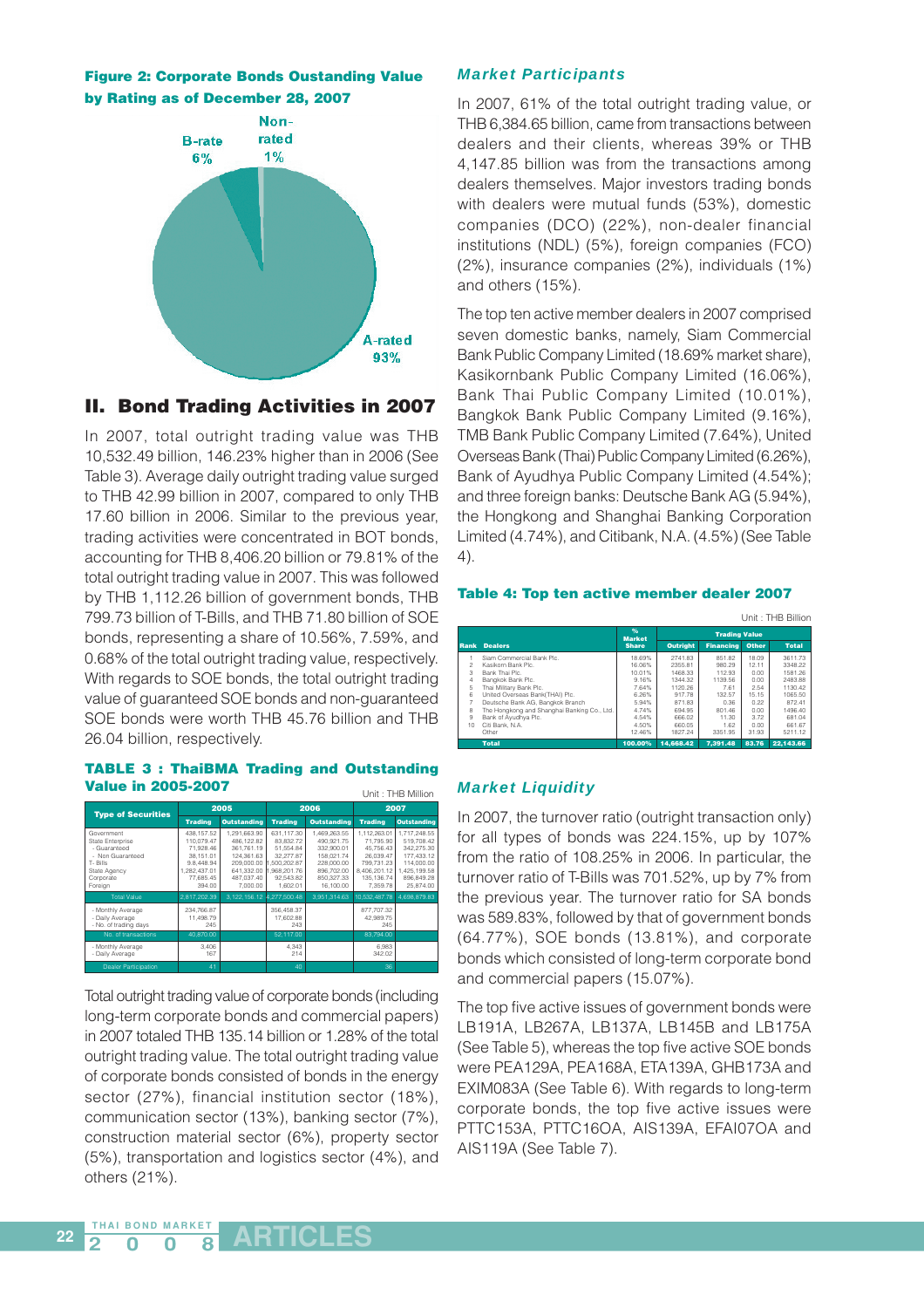### **Table 5 : Top 5 Most Active Government Bonds**

|                       |                        |                    |                   | <b>Trading</b>            |                              | <b>Turnover</b>     |                                  |
|-----------------------|------------------------|--------------------|-------------------|---------------------------|------------------------------|---------------------|----------------------------------|
| <b>Issue</b>          | Type/<br><b>Rating</b> | <b>TTM</b><br>(Yr) | <b>YTM</b><br>(%) | <b>Value</b><br>(THB MIn) | % of Total<br><b>Trading</b> | <b>Ratio</b><br>(%) | <b>Last trade</b><br><b>Date</b> |
| <b>GovermentBonds</b> |                        |                    |                   |                           |                              |                     |                                  |
| I B191A               | GΒ                     | 11.06              | 5.230000          | 161.455.03                | 1.53                         | 350.99              | $25$ -Dec                        |
| IB267A                | GΒ                     | 18.54              | 5.350000          | 128.044.04                | 1.22                         | 261.31              | 28-Dec                           |
| I B137A               | GB                     | 5.55               | 4.500000          | 92.073.21                 | 0.87                         | 177.06              | 28-Dec                           |
| IB145B                | GB                     | 6.38               | 4.620000          | 89.888.95                 | 0.85                         | 192.67              | 27-Dec                           |
| I B175A               | GΒ                     | 9.42               | 4.910000          | 79.506.79                 | 0.75                         | 181.40              | 28-Dec                           |

### **Table 6 : Top 5 Most Active State Owned Enterprise Bond**

|                                     |                        |                    |                   | <b>Trading</b>            |                              | <b>Turnover</b>     |                                  |
|-------------------------------------|------------------------|--------------------|-------------------|---------------------------|------------------------------|---------------------|----------------------------------|
| <b>Issue</b>                        | Type/<br><b>Rating</b> | <b>TTM</b><br>(Yr) | <b>YTM</b><br>(%) | <b>Value</b><br>(THB MIn) | % of Total<br><b>Trading</b> | <b>Ratio</b><br>(%) | <b>Last trade</b><br><b>Date</b> |
| <b>State Owned Enterprise Bonds</b> |                        |                    |                   |                           |                              |                     |                                  |
| <b>PFA129A</b>                      |                        | 4.7                | 4.620000          | 3.110.84                  | 0.03                         | 200.70              | 28-Dec                           |
| <b>PFA168A</b>                      | ٠                      | 8.6                | 4.950000          | 2.909.58                  | 0.03                         | 193.97              | 28-Dec                           |
| FTA139A                             | G                      | 6.01               | 4.225453          | 2.556.81                  | 0.02                         | 255.68              | 12-Sep                           |
| <b>GHB173A</b>                      | G                      | 9.78               | 4.300000          | 2.375.38                  | 0.02                         | 118.77              | $12 - \lim$                      |
| FXIM083A                            | /AAA(tha)              | 0.33               | 3.570000          | 2.131.84                  | 0.02                         | 21.32               | 22-Nov                           |

### **Table 7 : Top 5 Most Active Registered Corporate Bonds**

|              |                             |            |            | <b>Trading</b> |                | <b>Turnover</b> |                   |
|--------------|-----------------------------|------------|------------|----------------|----------------|-----------------|-------------------|
|              | Type/                       | <b>TTM</b> | <b>YTM</b> | <b>Value</b>   | % of Total     | <b>Ratio</b>    | <b>Last trade</b> |
| <b>Issue</b> | <b>Rating</b>               | (Yr)       | (%)        | (THB MIn)      | <b>Trading</b> | (%)             | <b>Date</b>       |
|              | <b>Corporate Debentures</b> |            |            |                |                |                 |                   |
| PTTC153A     | /AA+(tha)                   | 7.24       | 5.520000   | 7.900.21       | 0.08           | 131.67          | $26$ -Dec         |
| PTTC16OA     | /AA+(tha)                   | 8.8        | 5.650000   | 6.848.24       | 0.07           | 85.60           | $26$ -Dec         |
| AIS139A      | IAA                         | 5.72       | 5.700000   | 4.843.63       | 0.05           | 121.09          | $20 - Dec$        |
| FFAI070A     | /AA-                        | 0.07       | 3.300000   | 3.488.58       | 0.03           | 39.64           | 18-Sep            |
| AIS119A      | IAA                         | 3.74       | 5.250000   | 3.452.26       | 0.03           | 86.31           | 13-Dec            |

### *Yield Movement and the ThaiBMA Bond Index*

The Bank of Thailandís Monetary Policy Committee (MPC) cut its 1-day RP rate down 4 times in 2007, accounting for a total of 175 bps, and made RP rate hold at 3.25% at the end of 2007. Although during the third quarter of 2007 market believed that domestic interest rates were already set at the lowest rate and BOT would consider raising the policy rate, such market sentiment changed in the last quarter with government yield curves shifting down due to expectations on declining interest rates and the US sub-prime crisis which seemed unlikely to be resolved soon. The yield of short-term bonds with 1 month to 3 years maturity decreased dramatically in the range of -100 to -180 bps, whereas the medium-term bond with 5-10 years maturity were down by -50 to -63 bps, and the longterm bond with more than 10 years maturity dropped by -40 to-45 bps.

The ThaiBMA government clean price index closed the year 2007 at 98.70, with a positive total return of 2.35%. Returns on ThaiBMA government index subgroup 1 (1-3 years), subgroup 2 (3-7 years), subgroup 3 (7-10 years), subgroup 4 (over 10 years) and subgroup 5 (less than 10 years) were 6.11%, 7.45%, 7.77%, 9.78% and 7.07%, respectively.

Corporate clean price index closed at 103.22 at the end of December 2007 with a positive return of 2.17%. Also, total returns on corporate bond index rose from 6.56% in 2006 to 7.35% in 2007.

### *Outlook of the Thai Bond Market in 2008 (Source: Opinion survey from underwriters and active dealers by the ThaiBMA)*

### *Primary Market*

New debt securities in 2008 are expected to expand by 8% from 2007. The BOT is predicted to issue large amount of new debt securities. In term of growth rate, issuance of foreign bonds is likely to have the highest growth of 156%. New SA bonds are expected to grow continuously by 12% from the previous year, followed by long-term corporate bonds (9%) and SOE bonds (7%). On the other hand, T-Bills are likely to decrease by 14%.

In the private sector, new corporate debt securities are also predicted to increase due to the continued support of the government in the encouraging business expansion and the downtrend of domestic interest rates. Most of the new issuance of corporate bonds are likely to concentrate on short-term bonds with maturity not over 5 years which are more preferred by most investors than long-term corporate bonds. Financial institutions and the property sector are expected to issue more debt securities than other business sectors.

### *Secondary Market*

In 2008, the secondary bond market is predicted to expand from the previous year and trading activities are likely to concentrate in short-tem bonds such as BOT bonds since BOT tends to issue new bonds continuously in 2008. Financing transactions are expected to increase since BOT will close its repurchase market (BOT repo) in February 2008 and encourage non-primary dealers to enter into private repo transactions with primary dealers instead.

Trading of corporate bonds is expected to slow down and the spread of corporate bonds over government bonds is likely to widen in order to compensate the increase in price and inflation risks.

### **Table 8 : Yield Curve Prediction**

| <b>TTM</b>                     | Yield (%)   |
|--------------------------------|-------------|
| 1 Month $<$ TTM $<=$ 1 Year    | 2.90%-4.00% |
| 2 Years $<$ TTM $<=$ 4 Years   | 3.00%-5.00% |
| 5 Years $<$ TTM $<=$ 10 Years  | 4.00%-5.80% |
| 10 Years $<$ TTM $<=$ 15 Years | 4.50%-6.00% |
| $TTm > 15$ Years               | 4.50%-6.50% |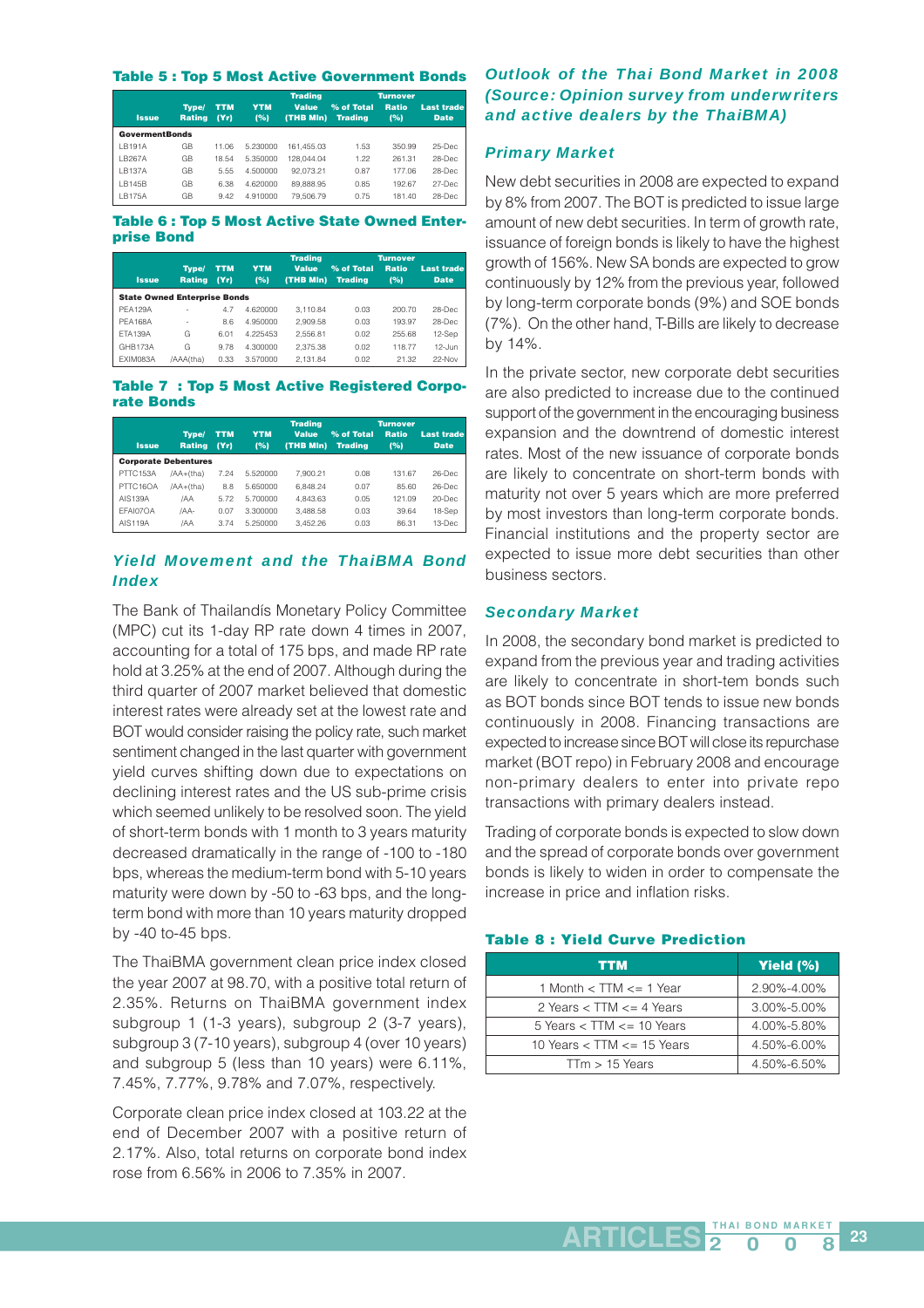## **Appendices**

### **Table 1 : Size of Thai Financial Market**

|                            | 1999     | 2000     | 2001     | 2002     | 2003     | 2004              | 2005     | 2006     | 2007<br>(Nov)     |
|----------------------------|----------|----------|----------|----------|----------|-------------------|----------|----------|-------------------|
| Bank Loans                 | 5.119.00 | 4.585.90 | 4.298.90 | 4.602.70 |          | 4.701.50 5.081.35 | 5.488.43 |          | 5.706.75 5.931.57 |
| Equities<br>(SET mkt. cap) | 2.193.10 | 1.279.20 | 1.607.31 | 1.986.24 | 4.789.90 | 4.521.89          | 5.105.11 | 5.078.70 | 6.541.66          |
| Domestic Bond<br>(at par)  | 1.388.60 | 1.634.80 | 1.882.90 | 2,300.00 |          | 2.518.00 2.740.38 | 3.366.84 | 4.085.26 | 4.836.59          |

### **Table 2 : ThaiBMA Registered Bonds by TTM**

| <b>Issue Term(Yrs.)</b>                | <b>Outstanding(THB Bln.)</b> | #issue |
|----------------------------------------|------------------------------|--------|
| <b>1.1 Treasury Bill</b>               |                              |        |
| $0 - 5$                                | 114.00                       | 43     |
| Total                                  | 114.00                       | 43     |
| <b>1.2 Government Bond</b>             |                              |        |
| $0 - 5$                                | 104.14                       | 20     |
| $6 - 10$                               | 540.54                       | 24     |
| $11 - 15$                              | 651.91                       | 14     |
| >15                                    | 420.65                       | 13     |
| <b>Total</b>                           | 1,717.25                     | 71     |
| <b>1.3 State Agency Bond</b>           |                              |        |
| $0 - 5$                                | 1,384.50                     | 31     |
| $6 - 10$                               | 40.70                        | 1      |
| <b>Total</b>                           | 1.425.20                     | 32     |
| <b>1.4 State Owned Enterprise Bond</b> |                              |        |
| $0 - 5$                                | 84.60                        | 38     |
| $6 - 10$                               | 286.35                       | 225    |
| $11 - 15$                              | 118.40                       | 95     |
| >15                                    | 30.36                        | 25     |
| <b>Total</b>                           | 519.71                       | 383    |
| 2.1 Long-term Corporate Bond           |                              |        |
| $0 - 5$                                | 315.37                       | 160    |
| $6 - 10$                               | 232.43                       | 98     |
| $11 - 15$                              | 96.38                        | 23     |
| >15                                    | 34.50                        | 11     |
| <b>Total</b>                           | 678.67                       | 292    |
| <b>2.2 Commercial Paper</b>            |                              |        |
| $0 - 5$                                | 218.18                       | 658    |
| <b>Total</b>                           | 218.18                       | 658    |
| <b>3 Foreign Bond</b>                  |                              |        |
| $0 - 5$                                | 3.00                         | 1      |
| $6 - 10$                               | 18.00                        | 6      |
| $11 - 15$                              | 4.87                         | з      |
| <b>Total</b>                           | 25.87                        | 10     |

### **Table 3 : Asset Size of Institution Investors (THB bln.)**

|                                      |       |       | Dec/98 Dec/99 Dec/00 Dec/01 Dec/02 |       |              | Dec/03 | Dec/04 | Dec/05 | Dec/06                                              | Jun/07 |
|--------------------------------------|-------|-------|------------------------------------|-------|--------------|--------|--------|--------|-----------------------------------------------------|--------|
| Fixed-Income Mutual Funds            | 51.6  | 62.8  | 872                                | 929   | 92.53        | 92.39  | 116.80 | 391.32 | 639.88                                              | 869.63 |
| Fixed Income Insurance Companies     | 288.6 | 311.5 | 344                                |       | 396.3 468.87 | 57543  | 664 43 | 760.50 | 563 14                                              | 604 48 |
| <b>Govt Pension Fund</b>             | 954   | 1116  | 135.2                              | 158.6 | 190 95       | 238.39 | 246.89 | 286.98 | 32074                                               | 353.02 |
| <b>Fixed Income Provident Fund</b>   | 158.4 | 1827  | 2013                               | 2013  | 2448         | 287.33 | 305 46 | 345.90 | 255.35                                              | 322.42 |
| Fixed-Income Social Securities Funds | n.a.  | n.a.  | n.a.                               | n.a.  | n.a.         | n.a.   | n.a.   | 262.33 | 345.53                                              | 382.35 |
| Total                                | 594   | 668.6 | 767.7                              | 849.1 |              |        |        |        | 997.15 1.193.55 1.333.58 1.784.69 2.124.64 2.531.91 |        |

### **Table 4 : Top 5 Active Registered Bonds**

| <b>Goverment</b><br><b>Bonds</b> |                |                                | <b>State Owned</b><br><b>Enterprise Bonds</b> | <b>Corporate</b><br><b>Debentures</b> | <b>THB MIn</b><br>7.900.21<br>6.848.24 |  |  |
|----------------------------------|----------------|--------------------------------|-----------------------------------------------|---------------------------------------|----------------------------------------|--|--|
| <b>Issue</b>                     | <b>THB MIn</b> | <b>THB MIn</b><br><b>Issue</b> |                                               | <b>Issue</b>                          |                                        |  |  |
| <b>LB191A</b>                    | 161.455.03     | <b>PEA129A</b>                 | 3.110.84                                      | PTTC153A                              |                                        |  |  |
| <b>LB267A</b>                    | 128.044.04     | <b>PEA168A</b>                 | 2.909.58                                      | PTTC16OA                              |                                        |  |  |
| <b>LB137A</b>                    | 92.073.21      | <b>ETA139A</b>                 | 2.556.81                                      | <b>AIS139A</b>                        | 4.843.63                               |  |  |
| <b>LB145B</b>                    | 89.888.95      | <b>GHB173A</b>                 | 2.375.38                                      | <b>EFAI070A</b>                       | 3.488.58                               |  |  |
| <b>LB175A</b>                    | 79.506.79      | EXIM083A                       | 2.131.84                                      | <b>AIS119A</b>                        | 3.452.26                               |  |  |

### **Table 5 : ThaiBMA Government Interpolation Yields (%)**

| <b>Date</b>                                                                                                    |      | 3M   | <b>6M</b> |      | 2    |                                    | 10 <sup>1</sup> | 12 | तडा | 16 <sup>1</sup> | 19   |
|----------------------------------------------------------------------------------------------------------------|------|------|-----------|------|------|------------------------------------|-----------------|----|-----|-----------------|------|
| 29-Dec-06                                                                                                      | 4.95 | 4.93 | 4.9       | 4.91 | 5.02 | 5.06 5.12 5.22 5.44 5.55 5.73 5.77 |                 |    |     |                 | 5.9  |
| 28-Dec-07                                                                                                      | 3.15 | 3.19 | 3.31      | 3.55 | 3.91 | 4.06 4.49 4.69 4.94 5.15 5.28 5.34 |                 |    |     |                 | 5.45 |
| Change (bp) -180.00 -174.00 -159.00 -136.00 -111.00 -100.00 -63.00 -53.00 -50.00 -40.00 -45.00 -43.00 -45.00 - |      |      |           |      |      |                                    |                 |    |     |                 |      |

### **Table 6 : ThaiBMA Bond Indices**

| <b>Government Bond Index</b> | 2006  | 2007   | Return (%) |
|------------------------------|-------|--------|------------|
| Clearn Price                 | 96.43 | 98.70  | 2.35       |
| Gross Price                  | 97.83 | 100.15 | 2.37       |
| <b>Total Return</b>          | 155.1 | 166.93 | 7.62       |

| <b>Corporate Bond Index</b> | 2006   | 2007   | <b>Return (%)</b> |  |  |
|-----------------------------|--------|--------|-------------------|--|--|
| Clearn Price                | 101.03 | 103.22 | 2.17              |  |  |
| Gross Price                 | 101.99 | 104.22 | 2.19              |  |  |
| <b>Total Return</b>         | 133.49 | 143.30 | 7.35              |  |  |

### **TABLE 7 : Bond Return (%)**

|                                              | 2006<br>5.46 | 2007 |
|----------------------------------------------|--------------|------|
|                                              |              |      |
| <b>Government Bond Index</b>                 |              | 7.62 |
| <b>Maturity Sub Group</b>                    |              |      |
| Group $1(1<$ TTM $lt=3)$                     | 5.28         | 6.11 |
| Group $2(3\text{-}TTM\text{-}=7)$            | 5.86         | 7.45 |
| Group $3(7<$ TTM $<=$ 10)                    | 5.94         | 7.77 |
| Group 4(TTM>10)                              | 6.17         | 9.78 |
| Group $5(<=10)$                              | 5.29         | 7.07 |
| <b>Investment Grade Corporate Bond Index</b> | 6.56         | 7.35 |

### **Table 8 : Yields Volatility (15 day annualized)**

| Date/TTM      | $1-M$ | $3-M$ | $6-M$ | <b>STATE</b> | $3-Y$ | $5-Y$  | $7 - Y$ | $10-Y$                     |      | 12-Y 15-Y 16-Y |        |
|---------------|-------|-------|-------|--------------|-------|--------|---------|----------------------------|------|----------------|--------|
| 29-Dec-06     | 0.10  | 0.08  | 0.09  | 0.10         | 0.16  | 0.19   | 0.21    | 0.24                       | 0.22 | 0.24           | 0.25   |
| 28-Dec-07     | 0.48  | 0.46  | 0.41  | 0.33         | 0.23  | 0.14   | 0.12    | 0.11                       | 0.09 | 10.10          | 0.09   |
| <b>Change</b> | 0.38  | 0.37  | 0.32  | 0.23         | 0.07  | (0.05) | (0.10)  | $(0.13)$ $(0.13)$ $(0.14)$ |      |                | (0.16) |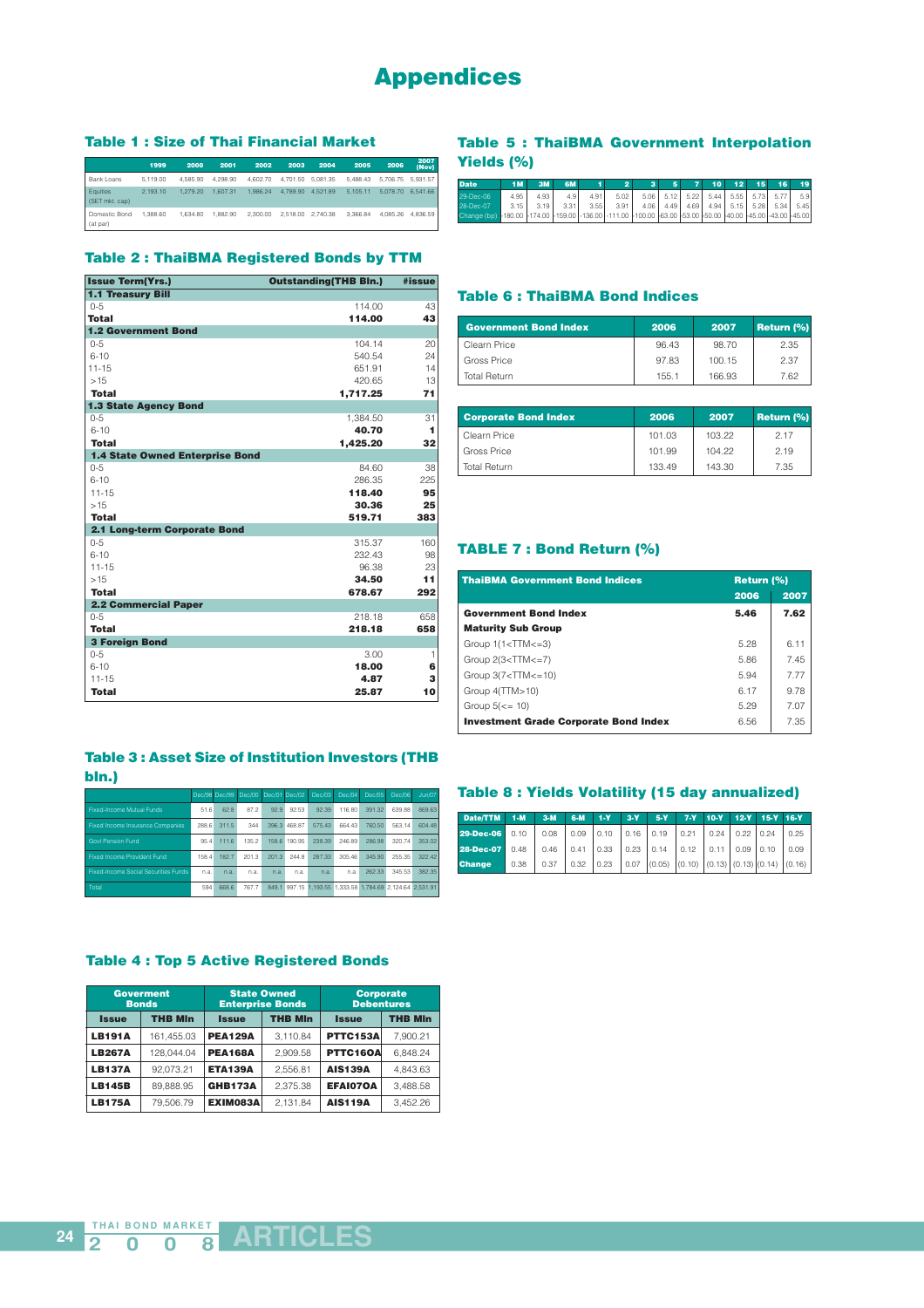**Figure 1: Outstanding Value of Government Bonds by Year to Expiration**



**Figure 5: Composition of Dealer to Client Transactions in Year 2007**



**Figure 2 : Outstanding Value and Trading Value of ThaiBMA Registeres Bonds by Sector : 2007**



### **Figure 3: Outright Trading & Outstanding Value of Corporate Registered Bonds by Rating : 2007**



### **Figure 4: Composition of Market Participants in Year 2007**



**Figure 6: Composition of Dealer to Client Transactions in Year 2007**



### **Figure 7: Provident Fund: Portfolio Investment**



### **Figure 8: Insurance Companies : Portfolio Investment**

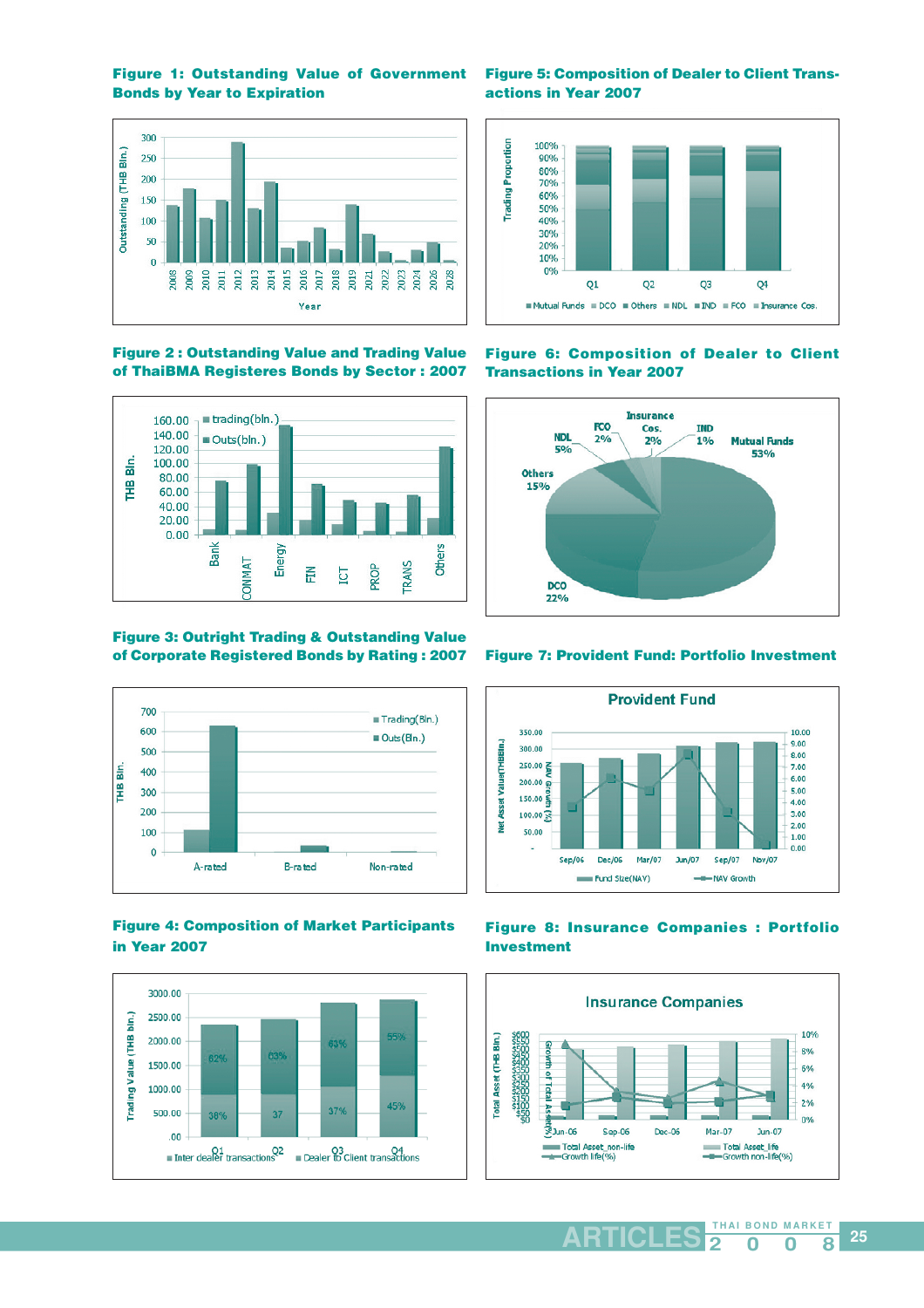**Figure 9: Government Pension Fund : Asset size Figure 13: Government Bond Yield curve**









**Figure 11: Social Security Fund : Portfolio Investment**



**Figure 12: Asset Size of Institution Investors**



**26**





**Figure 16: 10-Year Yield Movement**